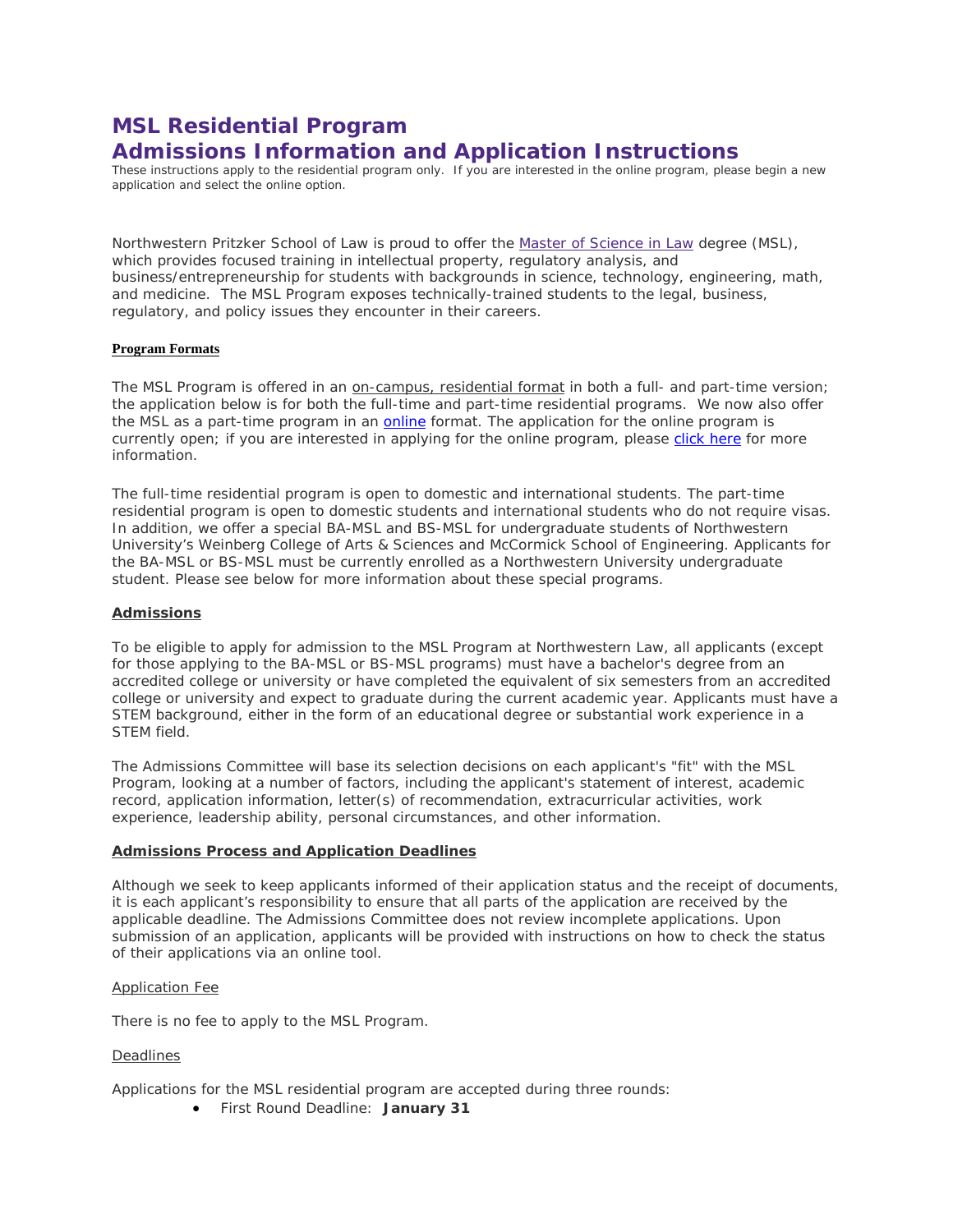- Second Deadline: **April 1 –**final deadline for international applicants
- Third Deadline: **June 1**

Applicants from Northwestern University who are applying to the BA-MSL or the BS-MSL (Northwestern University undergraduate students only) also have the option of applying for early review of their applications; this early review will allow admitted applicants to enroll in Spring 1 MSL courses (if they so wish and if they receive approval to do so). The deadline for early review for Northwestern undergraduates is December 15.

Each admissions deadline will trigger review of all completed applications that have been submitted by that deadline. On occasion, the Admissions Committee may also review applications on a rolling basis between deadlines.

# **Notifications**

Applicants will be informed of the Admissions Committee's decisions within three weeks of the application deadlines.

# **Deposits**

Students who are accepted into the program must secure their place in the class with a nonrefundable deposit of \$750, which will ultimately be applied toward tuition and fees. Each application round will have a deposit deadline, which is typically within one month of the admissions decision.

# Deferrals

Admitted students may request a deferral from the Admissions Committee by submitting a written statement explaining the reason for the request. Deferral decisions are in the sole discretion of the Admissions Committee; good cause must be shown before a deferral will be granted. To effectuate a deferral, the admitted student must submit a nonrefundable deposit of \$750, which will ultimately be applied toward tuition and fees. A subsequent, additional nonrefundable deposit of \$750 (also applied to tuition and fees) will be required during the admissions cycle leading up to the year of the student's actual enrollment in the MSL Program.

# **Tuition**

Tuition information is available [here.](http://www.law.northwestern.edu/admissions/tuitionaid/tuition/) Applicants should expect a modest tuition increase each year.

# **The MSL Application Process**

The MSL application requires a number of different parts, and these parts vary depending on whether the applicant is a domestic or international student, and whether the applicant is applying to the general MSL Program or to one of the special Northwestern programs (BA-MSL or BS-MSL).

# Application Components

All applicants must submit the following items:

- Application (to be completed online)
- Statement of Interest
- One Letter of Recommendation
- Current Resume or Curriculum Vitae
- Transcript from each university attended\* (undergraduate and graduate)

*\* Please note: Transcripts submitted as part of the application, may be unofficial copies, or screenshots of transcripts viewed online. If admitted, students will need to submit official transcripts prior to enrolling.*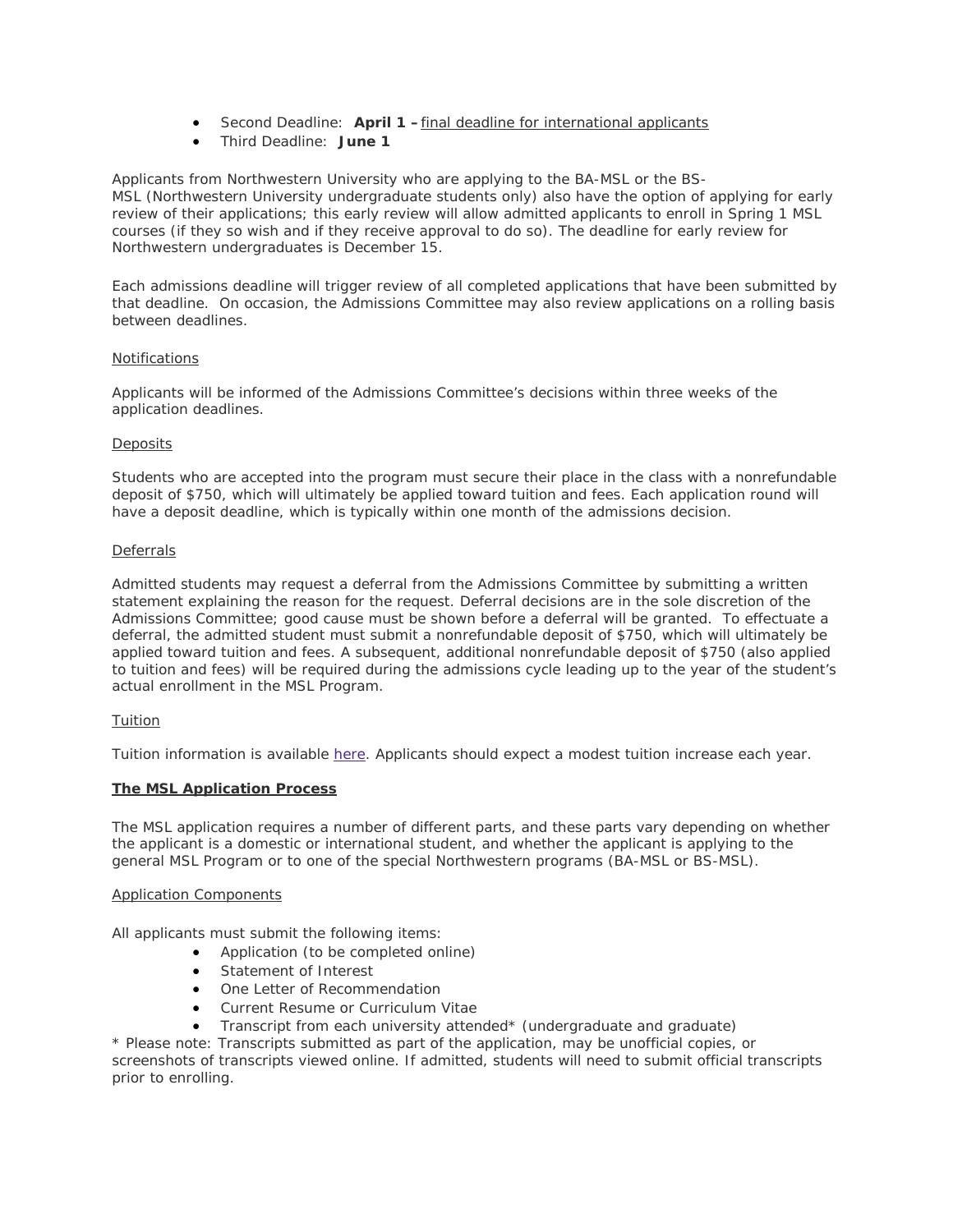In addition, applicants may be asked to submit an online interview (via the Kira platform).

Applicants are free to submit additional optional information, including:

- Unofficial standardized test score reports (GMAT, GRE, LSAT, or MCAT)
- Additional letters of recommendation

Northwestern University BA-MSL and BS-MSL applicants must submit:

- One additional letter of recommendation
- International applicants must submit:

• TOEFL/IELTS score or a TOEFL/IELTS waiver request

# Statement of Interest

The Statement of Interest allows applicants to introduce themselves to the Admissions Committee. The statement should be 500-800 words and it should include information addressing all three of the following topics (four, if the applicant does not have a degree in a STEM subject):

- *Why you are interested in studying in the MSL Program*
- *How your past academic and professional experiences prepare you to study in this particular program*
- *How you hope to use the knowledge gained from the MSL Program to achieve your career goals*
- *If you do not have a degree in a STEM field, please explain your STEM background and/or professional experience in a STEM field.*

# Letter of Recommendation

The recommender should be a previous or current professor or employer, or another person familiar with the applicant's qualifications for the MSL Program. (Note: Applicants should not use family members, friends, or peer-level colleagues as recommenders.) The process for obtaining a recommendation is as follows:

- 1. Identify a recommender;
- 2. Let the recommender know you would like them to serve as a recommender and obtain their agreement;
- 3. After steps #1 and 2 are completed, provide the recommender's contact information on the online application form.

Once the applicant adds the recommender's contact information to the online form, the MSL application system will send an email to the recommender, along with a link and instructions for how to upload the recommendation to the applicant's file. This email must go directly to the recommender; applicants should not send the email to themselves and then forward it to the recommender. Since you do not have direct control over when the letter of recommendation is submitted, please be sure to request your letter as early in the application process as possible as your application will not be considered complete until the letter of recommendation is received.

# Resume / Curriculum Vitae

A description of prior employment and education, as well as achievements and publications, should be included in a 1-2 page resume/CV written in English.

# Standardized Test Scores and Other Optional Information

While students are not required to take or submit a standardized test to apply for the MSL Program (apart from TOEFL or IELTS for international students; see below), applicants are free to submit standardized test scores as part of their applications. Test scores – such as one or more of the GMAT, GRE, LSAT, and MCAT – often help to flesh out or fortify an application.

# **Transcripts**

Applicants should upload an unofficial copy of all undergraduate and graduate transcripts to their application. In most cases, unofficial copies of transcripts will be sufficient for the Admissions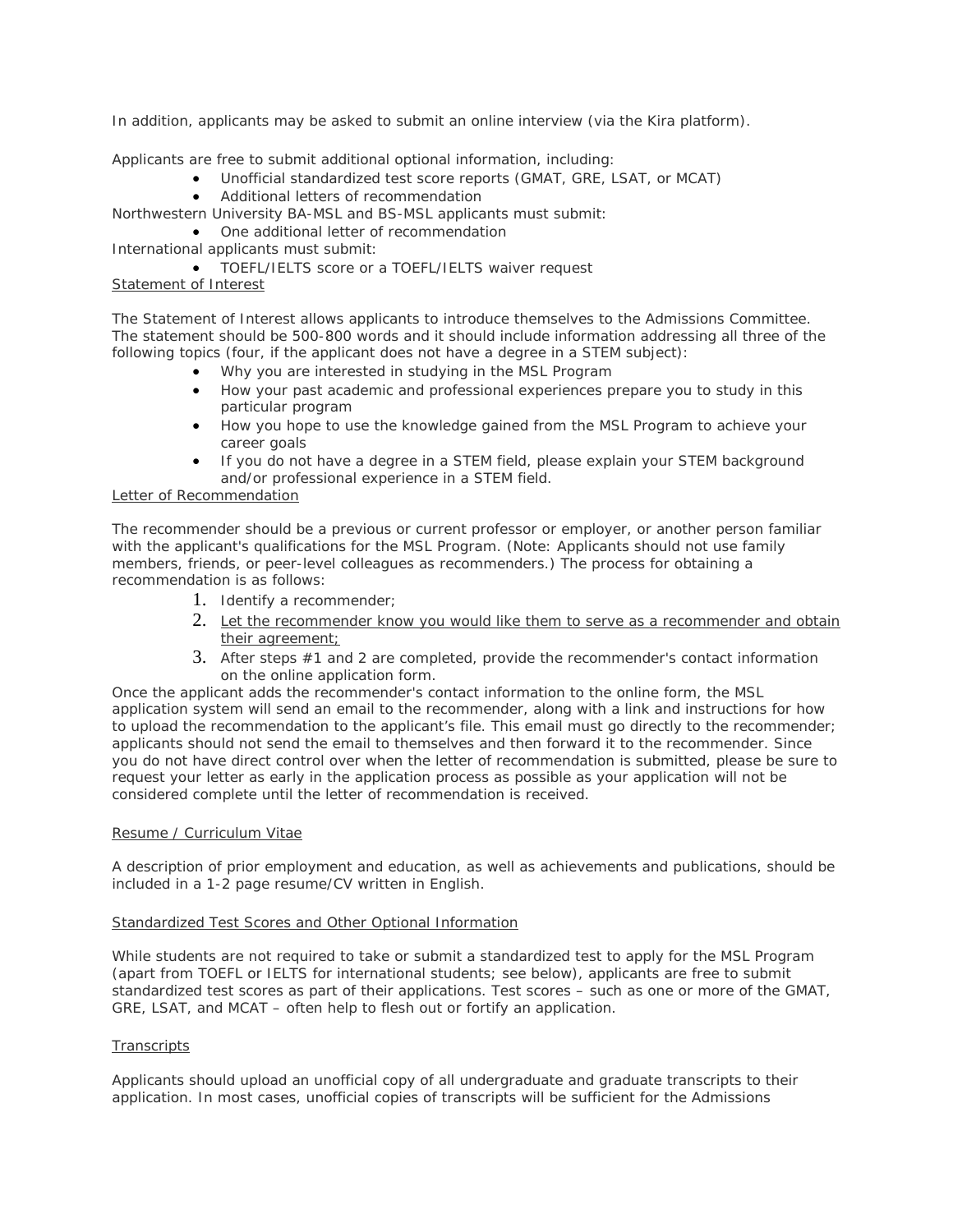Committee to review a file; in cases where the unofficial transcripts are not sufficient, the Admissions Committee will request official transcripts. Prior to enrollment, all students must arrange to submit official, sealed copies of undergraduate and graduate transcripts to the Admissions Office.

Please note: If admitted to the program, students who have received a degree from an institution outside of the US will have an additional step to complete - submitting a WES evaluation. Information about the WES evaluation process can be found below.

Admitted domestic and international applicants who have received an undergraduate or graduate degree from an institution outside of the US (including its territories and Canada) must also provide an outside evaluation of their transcripts from the [World Education Services](https://urldefense.proofpoint.com/v2/url?u=http-3A__www.wes.org_&d=DwMFaQ&c=yHlS04HhBraes5BQ9ueu5zKhE7rtNXt_d012z2PA6ws&r=mHp2LQaSDiTNZpIPXlrfQebaKw5JtjYh1Lkrn8z-VALiQMptthp5Y-IIESQKkKiL&m=PTZYa1tMkWS-2v7FKVJVFOgx_hHhVVMbIB92L7Nst4E&s=LdsMps6k85Egr4L3BMh3OZVsZMu3NWcypoj84jTxv04&e=) (WES), a credential evaluation services that authenticates foreign transcripts. Admitted students must submit the [WES](https://urldefense.proofpoint.com/v2/url?u=http-3A__www.wes.org_fees_icap.asp&d=DwMFaQ&c=yHlS04HhBraes5BQ9ueu5zKhE7rtNXt_d012z2PA6ws&r=mHp2LQaSDiTNZpIPXlrfQebaKw5JtjYh1Lkrn8z-VALiQMptthp5Y-IIESQKkKiL&m=PTZYa1tMkWS-2v7FKVJVFOgx_hHhVVMbIB92L7Nst4E&s=lKdBUC47gSqqeaGQYuiEFr9yCMeZSZUuHk-od7O2qec&e=)  [ICAP package,](https://urldefense.proofpoint.com/v2/url?u=http-3A__www.wes.org_fees_icap.asp&d=DwMFaQ&c=yHlS04HhBraes5BQ9ueu5zKhE7rtNXt_d012z2PA6ws&r=mHp2LQaSDiTNZpIPXlrfQebaKw5JtjYh1Lkrn8z-VALiQMptthp5Y-IIESQKkKiL&m=PTZYa1tMkWS-2v7FKVJVFOgx_hHhVVMbIB92L7Nst4E&s=lKdBUC47gSqqeaGQYuiEFr9yCMeZSZUuHk-od7O2qec&e=) and select the "course by course" evaluation option. The WES evaluation must be received within one month of the applicable deposit deadline or prior to completing the visa application paperwork for international students who require a visa. We encourage applicants who have studied outside the U.S. to begin the WES process early, so as to expedite the application/admissions/enrollment process. For more information, visit [www.wes.org;](http://wes.org/) check the "Required Documents" information specific to your country of study.

# English Language Proficiency

Students in the MSL Program must have a high level of English language aptitude; the Admissions Committee relies on a test of English proficiency for students who are not native speakers of English. International applicants to the program who do not have English as their native language are required to submit an official TOEFL or IELTS test score by the application deadline; the minimum acceptable TOEFL score is 100 and the minimum IELTS score is 7.0.

The English proficiency examination should be taken no later than February 15, 2019. Applicants should request to have an official copy of their scores sent by ETS (TOEFL) or IELTS directly to the Northwestern Law Admissions Office – the Law School's code is 1565. The Law School will accept scores up to two years after the test date. For further information about the TOEFL examination, contact the [Educational Testing Service.](https://www.ets.org/toefl/contact/region1)

Applicants who do not achieve the minimum score on the English language proficiency test may request an evaluative interview from the Admissions Committee. Interviews are allowed at the discretion of the Admissions Committee in cases where the test score may not be indicative of the applicant's ability. Students who wish to pursue this option should complete the [evaluative interview](https://apply.law.northwestern.edu/register/?id=38db32ab-512c-4ae2-b884-6531db1e34a0)  [request form.](https://apply.law.northwestern.edu/register/?id=38db32ab-512c-4ae2-b884-6531db1e34a0)

The English language proficiency requirement may be waived if (1) the applicant has completed an undergraduate or graduate degree at an institution where the language of instruction is English or (2) in exceptional circumstances, such as previous exposure to English language and after an evaluative interview. To apply for a waiver of the English proficiency examination requirement, applicants should submit the [TOEFL / IELTS Waiver Request Form](https://apply.law.northwestern.edu/register/MSLlanguagewaiver). The Admissions Committee will grant waivers on a case-by-case basis, at its sole discretion.

International applicants for the Weinberg College of Arts and Sciences BA-MSL or McCormick School of Engineering BS-MSL Program are automatically granted a TOEFL / IELTS waiver and do not need to submit proof of English proficiency.

The Law School has an English as a Second Language Program (ESL) to help students improve their English language skills and, more generally, to assist students with the challenges of being advanced English-language learners at a U.S. law school. In addition, many MSL students choose to attend the Legal English and Foundations Program [\(LEAF\)](http://www.law.northwestern.edu/law-school-life/studentservices/intlprograms/legalenglish/) in the summer before they begin the MSL Program.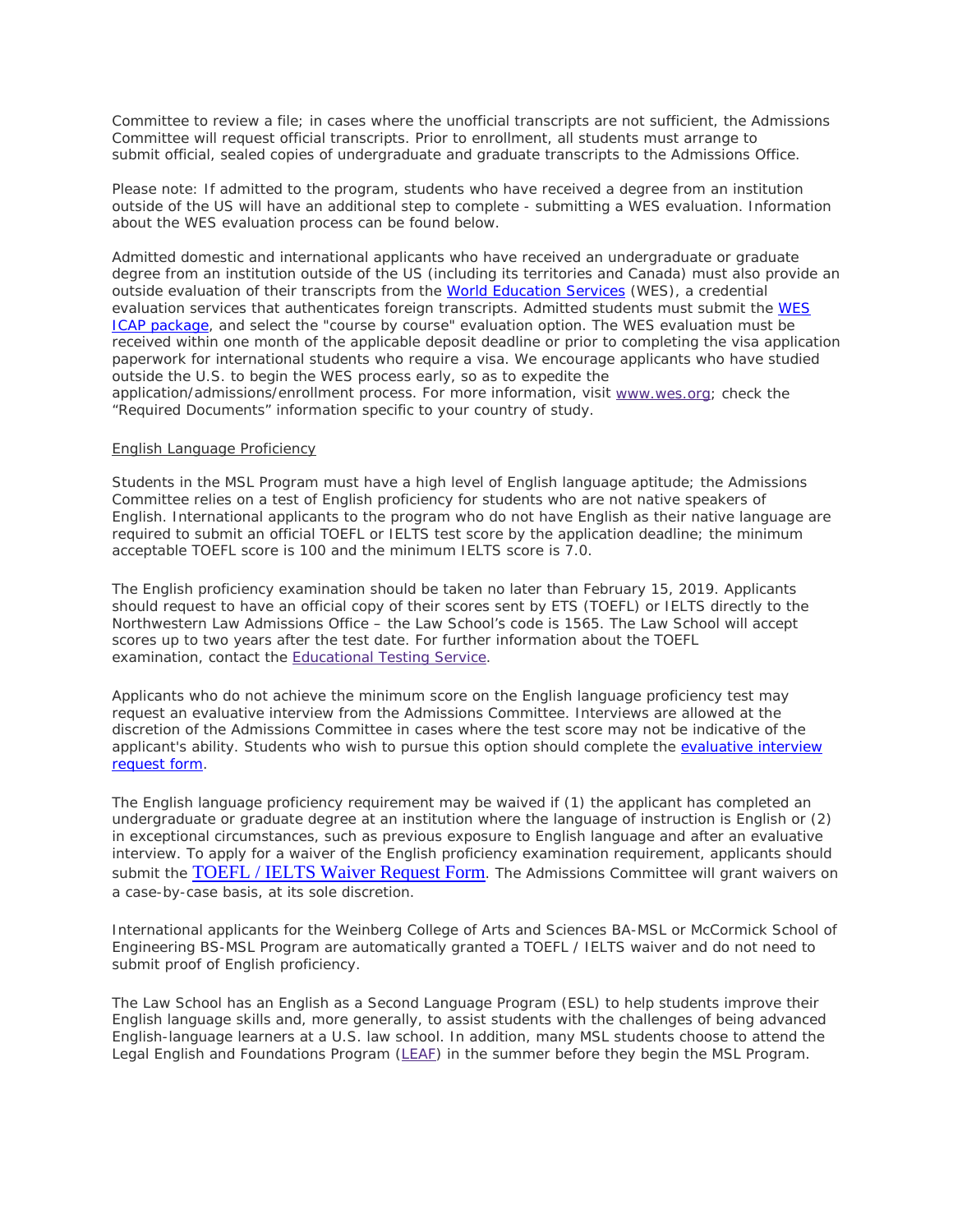# **Visa Requirements**

Applicants who require a visa (F-1 or J-1) to study in the United States may request a certificate of eligibility from Northwestern University. To qualify for the I-20 or DS-2019, international students must be admitted to the MSL Program and must demonstrate their ability to fund one year of graduate study at the Law School. For additional information about visa options and federal regulations, please contact the [International Office](http://www.northwestern.edu/international/) at Northwestern University.

# **Scholarships**

The Law School grants a limited number of partial MSL scholarships for full-time students, awarded on the basis of merit and need. After admission decisions have been communicated, admitted students will be asked to complete a scholarship application form.

Applicants may be eligible for additional scholarship awards if they: are currently working toward a STEM PhD; have already earned a STEM PhD; are postdoctoral fellows who do not receive a tuition reimbursement benefit; or are applying to the Northwestern University BA-MSL or BS-MSL programs.

# **Loans**

Many MSL students - both full-time and part-time - can qualify for student loans. U.S. citizens and permanent residents are generally eligible for Federal [student loans.](http://www.law.northwestern.edu/admissions/tuitionaid/aid/)

U.S. citizens and permanent residents who wish to apply for a Federal student loan should submit the Free Application for Federal Student Aid (FAFSA) to determine eligibility. The FAFSA form is available [online.](http://www.fafsa.ed.gov/)

Applicants who are not eligible for Federal student loans may qualify for a university-administered or other [private loan](http://www.northwestern.edu/sfs/loan_instruc_info/private_loans.html) program. Loans for international students require a credit-worthy U.S. citizen/permanent resident co-signer. If a U.S. co-signer is not possible, applicants should investigate loan opportunities in their home countries.

Instructions for completing the financial aid application will be provided via email to admitted students after their admissions decisions are made.

# **Bar Examination**

The MSL degree does not qualify its graduates to take a bar examination or to practice law.

# **Northwestern University Disclosure**

Northwestern University reserves the right to change without notice any statement in this publication concerning, but not limited to, rules, policies, tuition, fees, curricula, and courses.

It is the policy of Northwestern University not to discriminate against any individual on the basis of race, color, religion, national origin, sex, sexual orientation, marital status, age, disability, or veteran status in matters of admissions, employment, housing, or services or in the educational programs or activities it operates, in accordance with civil rights legislation and University commitment. Any alleged violations of this policy or questions regarding the law with respect to nondiscrimination should be directed to Director of Equal Employment Opportunity, Affirmative Action, and Disability Services, 720 University Place, Evanston, Illinois 60208-1147, phone 847-491-7458; Office of the Provost, Rebecca Crown Center, Evanston, Illinois 60208-1101.

Northwestern University policy ensures that no qualified student with a disability will be denied the benefits of, excluded from participation in, or otherwise subject to discrimination in any University program or activity. In response to a request made by a qualified student with a documented